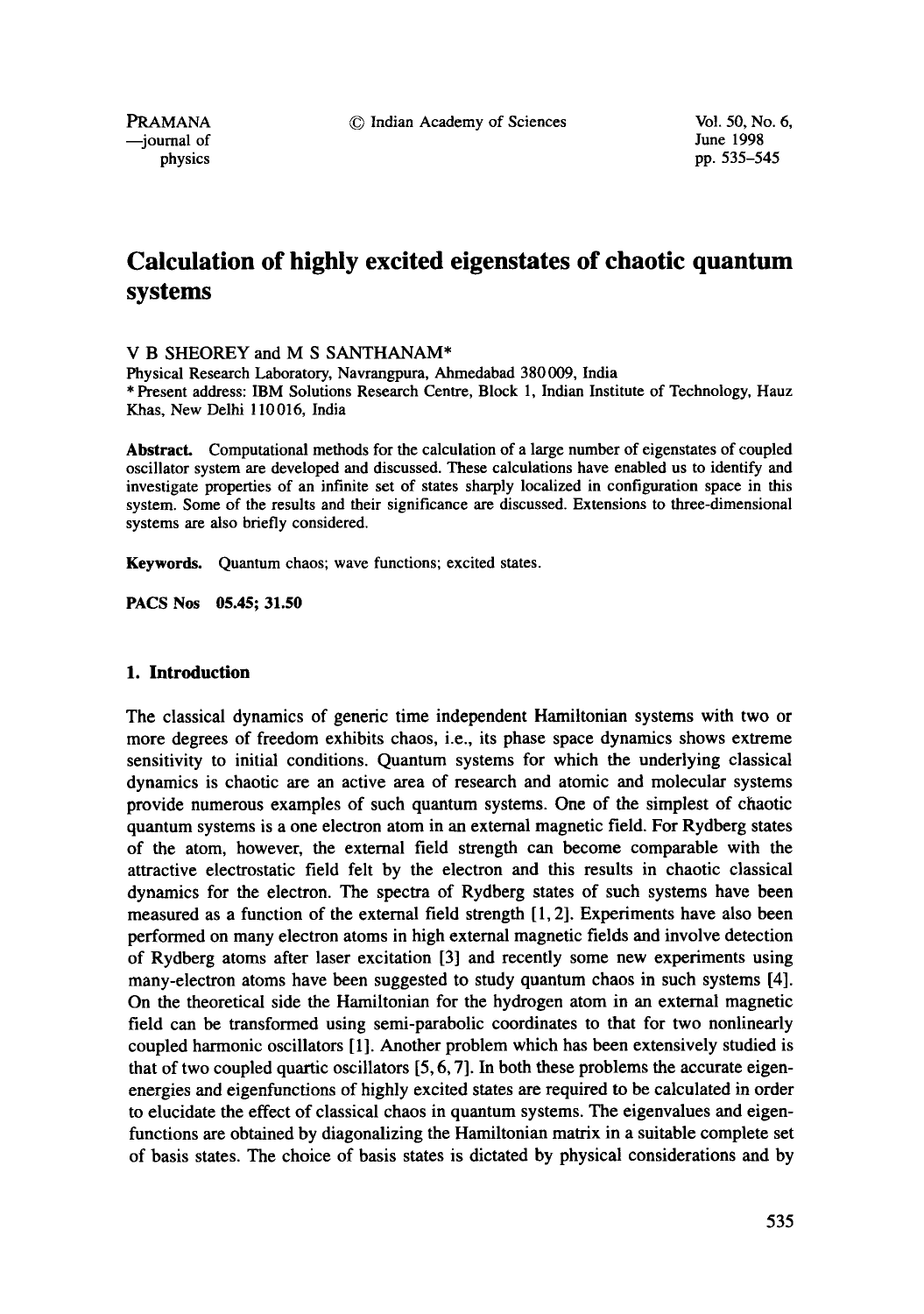#### *V B Sheorey and M S Santhanam*

computational convenience. In practice, an optimal choice between these two has to be made. In this paper we shall discuss strategies for an optimal choice with reference to the problem we have extensively dealt with, namely, the coupled quartic oscillator problem. We believe that the strategy we propose is applicable to a wide class of matrix eigenvalue problems. We also give some examples of the result we have obtained.

# **2. Coupled quartic oscillators**

In this section we briefly sketch our model. Our model is defined by the Harniltonian,

$$
H(p_x, p_y, x, y; \alpha) = p_x^2 + p_y^2 + x^4 + y^4 + \alpha x^2 y^2, \qquad (1)
$$

where  $\alpha$  is a parameter and we have taken  $\hbar = h/2\pi = 1$  throughout this paper. The classical dynamics of this Hamiltonian has been extensively studied [8, 5] and a glance at eq. (1) shows that for  $\alpha = 0, 2, 6$  the equation is separable and the dynamics is regular. It has been previously shown that the following transformation,

$$
\alpha' = \frac{(12 - 2\alpha)}{(2 + \alpha)}\tag{2}
$$

exists for the parametric interval [0, 2] onto [6, 2] and the interval  $[-2, 0]$  onto  $[\infty, 6]$ . A point to note about this Hamiltonian is that, apart from scaling, the classical motion is independent of energy. As  $\alpha \rightarrow -2$  the classical motion is increasingly chaotic, and as per the transformation this is equivalent to large values of  $\alpha'$ . For  $\alpha = -2$  the classical motion becomes unbounded. We had also shown that in this limit the Hamiltonian defined by eq. (1) can be transformed into

$$
H(\xi, \eta) = p_{\xi}^2 + p_{\eta}^2 + 2\xi^2 \eta^2, \tag{3}
$$

where  $\xi = (x - y)/\sqrt{2}$  and  $\eta = (x + y)/\sqrt{2}$ . The classical dynamics of this system is globally chaotic and studies on its classical, semiclassical and quantum properties have been reported [9]. The calculation of eigenvalues and eigenfunctions for this particular system are extremely difficult because of severe problems in the. convergence of the matrix diagonalization procedure and only few tens of eigenstates above the ground state have been reported from a diagonalization of a Hamiltonian matrix of dimensionality of several thousands.

The quantum eigenvalues and eigenfunctions for this coupled quartic oscillator system are obtained by numerically solving the Schrödinger equation,

$$
H(x, y; \alpha)\Psi_n^{\alpha} = E_n^{\alpha}\Psi_n^{\alpha}.
$$
 (4)

The classical scaling property of the Hamiltonian implies as usual the connection between spectra at different values of the Planck constant. In particular for the above Hamiltonian we get,

$$
E(\hbar; \alpha) = C^4 E(\hbar/C^3; \alpha), \qquad (5)
$$

where  $C$  is any constant. Thus scaling allows us to equate going higher up in the spectrum with getting closer to the classical limit. In addition, the property of duality in the parameter space implies the relationship between spectra at identical values of the Planck

> *Pramana - J. Phys.,* **Vol. 50, No. 6, June 1998 Special issue on "Proceedings of the XI NCAMP"**

536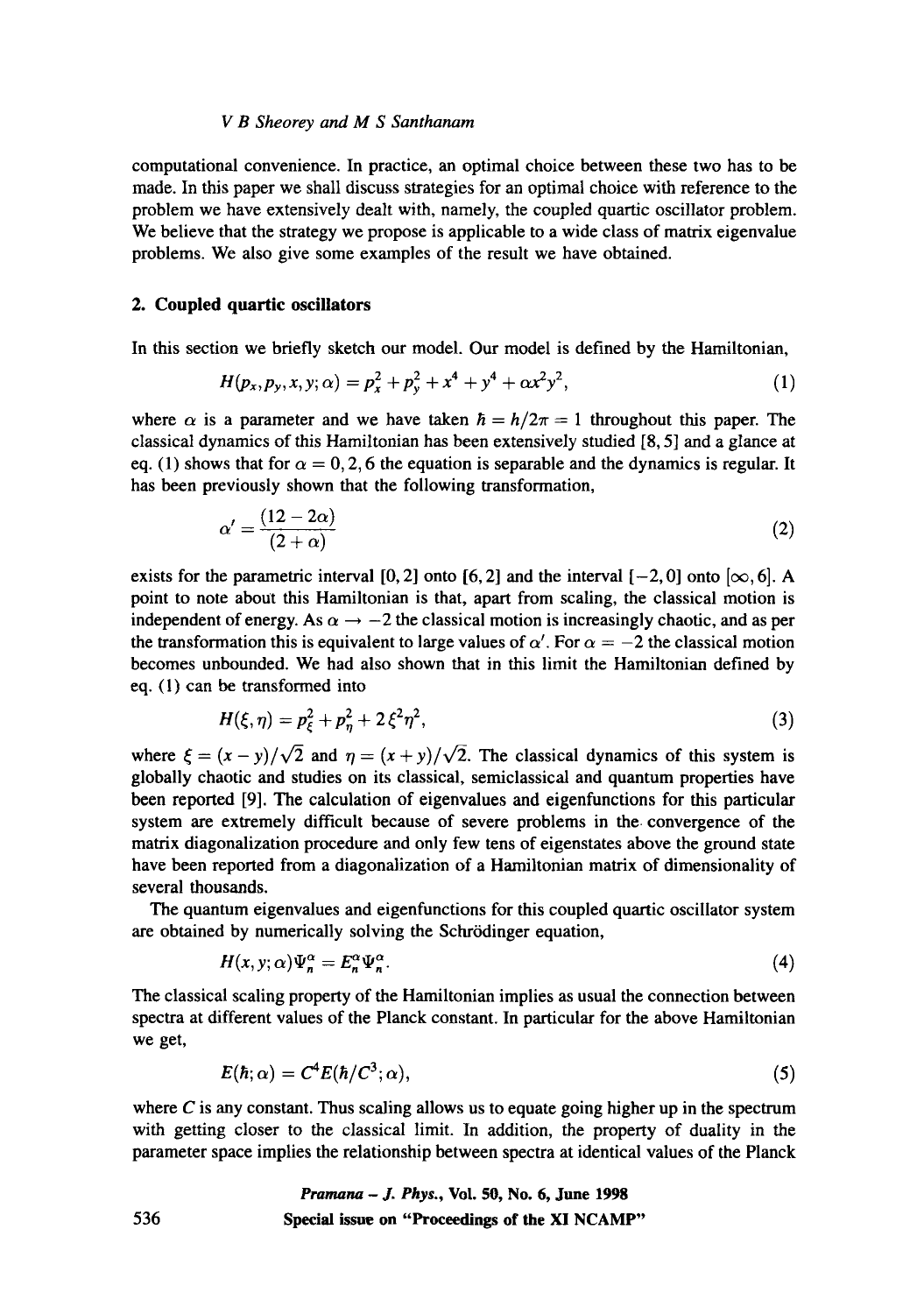constant but at different values of the coupling constant, those connected by the eq. (2). We also have

$$
\frac{E(\hbar;\alpha)}{(2+\alpha)^{1/6}} = \frac{E(\hbar;\alpha')}{(2+\alpha')^{1/6}}.
$$
\n(6)

Thus when we study the coupled quantum oscillator at  $\alpha = 64.6667$ , it is the same as studying it at  $\alpha = -1.76$ ; however the convergence of the number of eigenvalues for a given matrix dimensionality is significantly better for the positive  $\alpha$  domain.

Notice that the above Hamiltonian possesses a  $C_{4v}$  point group symmetry, with irreducible representations labeled,  $A_1$ ,  $A_2$ ,  $B_1$ ,  $B_2$  and E. The Hamiltonian matrix in any desired irreducible representation is set up by expanding the eigenfunction in terms of appropriately symmeterized two dimensional basis states,

$$
\Psi_n^{\alpha}(x, y) = \sum_{j=0}^{\infty} a_{nj}(\alpha) \psi_j(x, y), \qquad (7)
$$

where, for the states belonging to the  $A_1$  irreducible representation,

$$
\psi_j(x,y) = \mathcal{N}(n,m)\{\phi_n(x)\phi_m(y) + \phi_m(x)\phi_n(y)\},\tag{8}
$$

where  $\phi_n(x)$  are the eigenfunctions of the one-dimensional quartic oscillator and the index *j* refers to a *unique* pair of *even* indicies  $\{n, m\}$  and  $\mathcal{N}(n, m)$  is a normalization factor,

$$
\mathcal{N}(n,m)=\frac{1}{\sqrt{(2+2\delta_{n,m})}}.\tag{9}
$$

Notice that as per eq. (7), we will have to sum up infinite terms, in principle, to construct the required eigenstate. However, in practice the number of basis states is truncated leading to what is called the convergence problem in the computed eigenvalues.

Before we conclude this section, we make a brief remark on role of certain classical periodic orbits and their influence on the quantum spectrum. Of the dense set of periodic orbits that exist in a chaotic system, it is known that the least unstable periodic orbits affect the quantum spectrum in a profound way. The channel periodic orbit of the coupled quartic oscillator defined by the initial condition  $(x, y = 0, p_x, p_y = 0)$  has short timeperiod and has interesting stability properties. This orbit plays a vital role in the semiclassical and quantum regimes of the oscillator. In the coordinate representation this periodic orbit simply coincides with the x and y axes, which lie along the channels of the potential. The stability of this periodic orbit oscillates as a function of the parameter  $\alpha$ . It can be shown that for this periodic orbit, pitchfork bifurcation accompanied by the stability changes occur at values of the parameter given by  $\alpha = n(n+1)$ , where  $n=1,2,3,...$ [10, 11]. We note that  $\alpha = 90$  is one such point of pitchfork bifurcation.

#### *2.1 One dimensional eigenfunctions and matrix elements*

The literature provides few methods, that can be numerically implemented, for solving the one-dimensional Schrrdinger equation to obtain the eigenvalues and the eigenfunctions  $\phi_n(x)$ . One of the well-studied methods used to solve such one-dimensional

> *Pramana - J. Phys.,* **Vol. 50, No. 6, June 1998 Special issue on "Proceedings of the XI NCAMP"** 537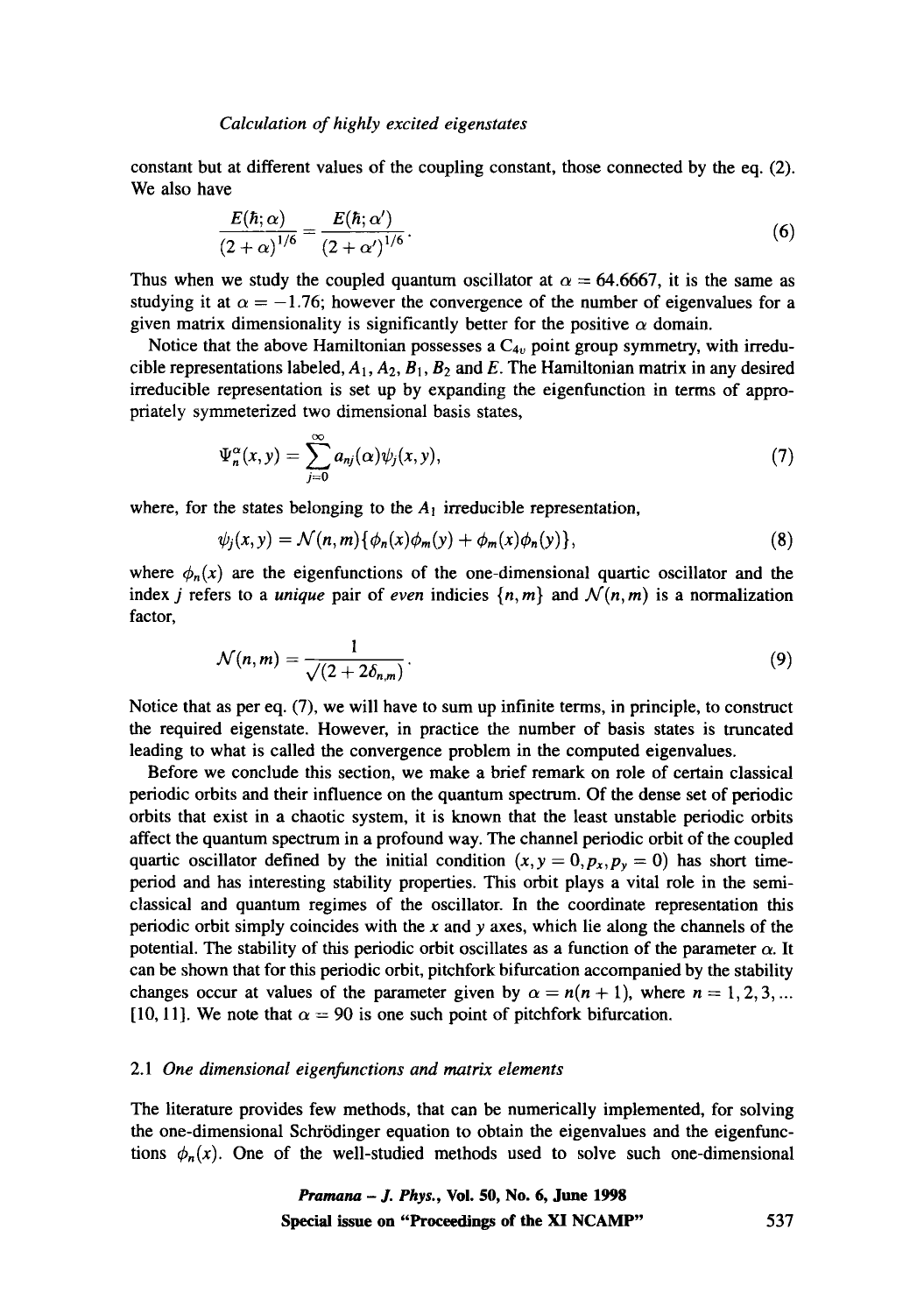#### *V B Sheorey and M S Santhanam*

Schrödinger equations is the Hill determinant method [13]. In this method, a convenient wave function ansatz is assumed as the basis states and substituted in the Schrödinger equation leading to recurrence relation for the coefficients of the assumed basis states. The condition for non-trivial solutions for the coefficients leads to a determinant whose roots are identified with the eigenvalues. But this method has been shown to be useful to obtain the spectra for certain potentials [14] and unreliable in certain other cases [15]. Moreover, it is not a reliable method for computing highly excited states of the system. Computing eigenfunctions through this method is not straighforward and requires unprecedented accuracy for the eigenenergy to obtain accurate eigenfunctions. In our work the one-dimensional Schrödinger equation is transformed in to a Milne equation [16] and is solved by a generalized phase-amplitude method proposed by Larsen [17]. Thus it is possible to determine accurately the eigenvalues and eigenfunctions for very high quantum numbers.

## **3. Banded Hamiitonian matrix**

Once the two-dimensional basis states  $\psi_i(x, y)$  for the desired symmetry are constructed, the next step is to construct the Hamiltonian matrix  $\langle \psi_i(x, y) | H | \psi_i(x, y) \rangle$ . This requires a large number of integrals of the form

$$
\int_{-\infty}^{\infty} \mathrm{d}x \phi_m(x) x^2 \phi_n(x) \tag{10}
$$

corresponding to the coupling terms in the potential of the Hamiltonian in eq. (1). These are again numerically performed. For the Hamiltonian matrix of order  $N$ , the number of such integrals required will be  $N(N + 1)/2$ . In all our calculations, we have typically employed 200 one-dimensional even parity quartic oscillator eigenfunctions to construct Hamiltonian matrices of order about 20000.

Thus both the one dimensional eigenfunctions for the quartic oscillator and the required matrix elements are obtained to a high accuracy numerically. For the  $A_1$  irreducible representation all the matrix elements of the type  $\langle n|x^2|n'\rangle$ , where both n and n' are even integers, are required. It is well-known that if the states  $n$  and  $n'$  are harmonic oscillator states then the matrix element is zero for  $|n - n'| > 2$ . This is so because the eigenfunctions are defined in terms of orthogonal polynomials. In case of polynomials which are not orthogonal or for eigenfunctions obtained numerically there is no such strict cut-off. This cut-off is essential as it gives rise to a banded Hamiltonian matrix for the two dimensional problem. A banded real symmetric matrix, compared to the full real symmetric matrix, takes less storage space on the computer and the CPU time for diagonalization. One of the reasons for the use of harmonic oscillator eigenfunctions is that it leads to banded Hamiltonian matrix. The other reason being, of course, that the matrix element can be explicitly written down and numerical integration can be avoided altogether.

Though in principle any complete orthogonal set of basis states is sufficient to solve the problem, in practice an efficient numerical diagonalization depends crucially on the choice of physically appropriate basis states. In our work, we used the eigenfunctions of the unperturbed problem, namely the  $\alpha = 0$  case of the Hamiltonian in eq. (1), rather than using harmonic oscillator eigenfunctions as basis states. Though employing harmonic

*Pramana - J. Phys.,* **Vol. 50, No. 6, June 1998 538 Special issue on "Proceedings of the XI NCAMP"**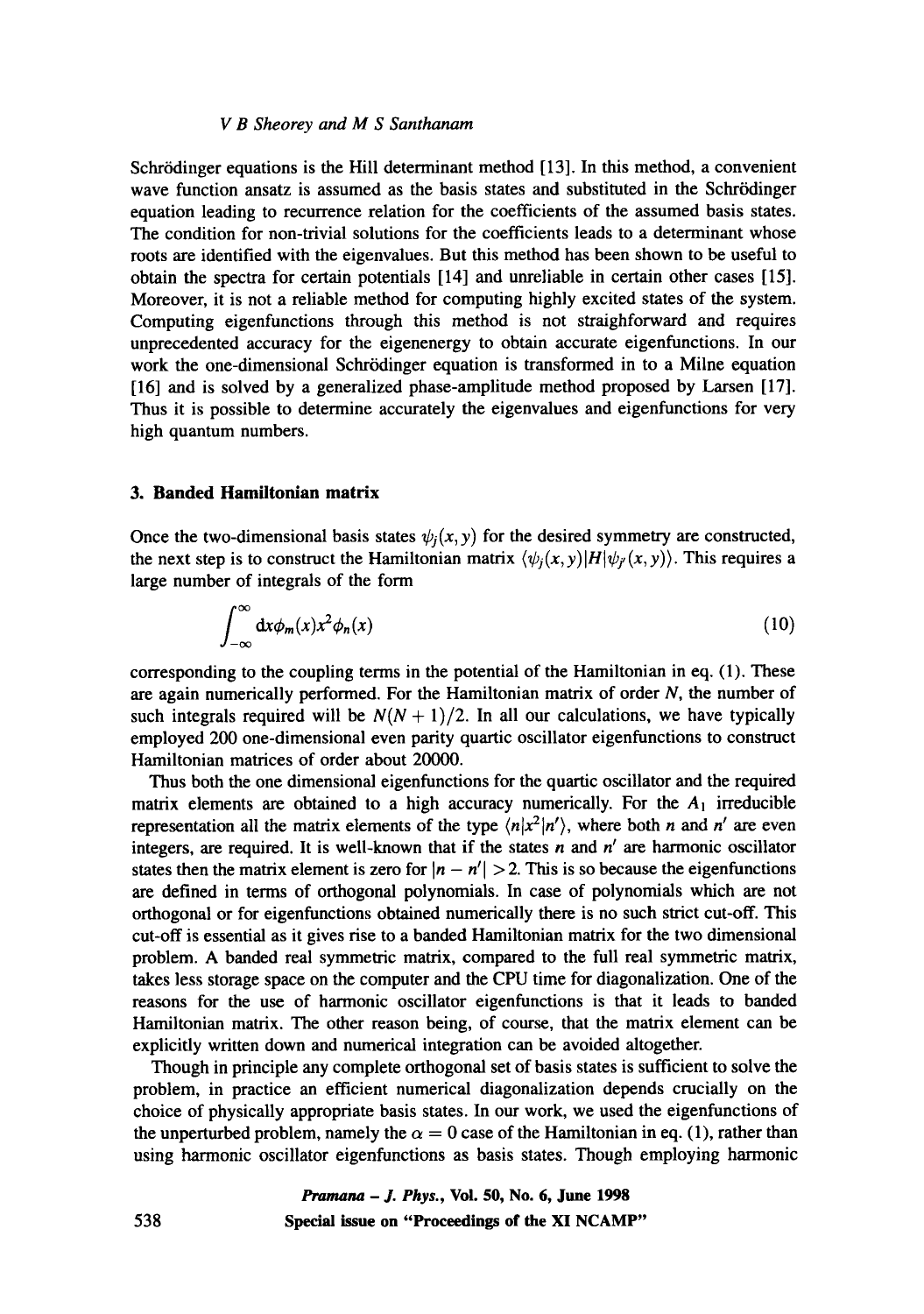oscillator eigenfunctions as basis states are advantageous from the computational point of view, they are not suitable for computing very highly excited states. Firstly, the energy  $\epsilon$ of the harmonic oscillator is  $\epsilon_n \sim n$ , where n is the principal quantum number. But, in the case of the quartic oscillator,  $\epsilon_n \sim n^{4/3}$ . Clearly, for any given n, the energy of the quartic oscillator is higher than the corresponding one for the harmonic oscillator. Thus, for higher values of *n*, there is a large separation between the energies of harmonic and quartic oscillator. Thus, to build up a two-dimensional eigenstate with the given energy, more number of harmonic oscillator states will be needed. Computation of a large number of converged eigenvalues and eigenfunctions using lesser number of basis states is possible with quartic oscillator eigenfunctions. Such a construction of one-dimensional basis functions is optimal for the calculation of a maximum number of converged eigenvalues and eigenfunctions for a given matrix dimensionality, for the coupling constant  $\alpha$  in the range  $[6, \infty]$  rather than in the range  $[0, -2]$ . It is easy to see that in the negative  $\alpha$  domain the potential is rotated by 45° with respect to the positive  $\alpha$  potential. We have earlier discussed the solution of this one dimensional Schrödinger equation by converting to an equivalent nonlinear second order differential equation. This nonlinear differential equation is solved numerically to obtain eigenvalues and eigenfunctions to machine precision [18].

Even though, quartic oscillator does not allow for exact banding of the Hamiltonian matrix, it is still possible to obtain a banded matrix, to a very good approximation. It is done as follows. In figure 1, we show  $|M(n, n')|$  and  $log |M(n, n')|$  plotted against  $n' = n + j$  and  $j = 0, 2, 4, \ldots, 10$ , for three different fixed values of n. This figure shows that the matrix elements fall off exponentially as a function of *n'.* 

Based on the numerical values of the matrix elements, we found that,

$$
|\langle \phi_n(x) | x^2 | \phi_{n'}(x) \rangle| \approx 10^{-10} \approx 0, \quad n' > (n \pm \mu). \tag{11}
$$

By an emperical study of the matrix elements, we fix the value of  $\mu$  for the problem under consideration. For  $\mu \geq 10$ , the above condition was satisfied. This condition was imposed on the one-dimensional matrix elements while computing the full Hamiltonian matrix for the coupled quartic oscillator. At this point two salient features need to be noted. From the symmetrized form of the basis states used in eq. (8) we note that the matrix elements for the two-dimensional quartic oscillator actually involves product of the matrix elements given in eq. (10) and hence the numerical banding will be much more effective. Secondly, the magnitude of the matrix elements depends only on the difference  $|(n'-n)|$ and not on the magnitude of the individual quantum numbers and so the banding criteria will remain true for all the values of n and  $n'$ . In the case of Hamiltonian in eq. (1), we constructed a Hamiltonian matrix of order 12880 and by imposing the above condition the bandwidth, the number of super or sub-diagonals with non-zero entries, was found to be 790. This procedure leads to considerable saving in CPU time and RAM space required for running the programs. For instance, to diagonalize a dense real-symmetric matrix of order about 3000 in IBM RS6000/580 RISC processor, it takes about 4 hours of CPU time. However, diagonalizing banded matrix of order 6000 with a bandwidth of 540 also takes the same amount of time. Thus there is a considerable speed-up and since we can employ bigger matrix sizes we get more number of converged eigenvalues.

All the eigenvalues obtained in the course of this work have an accuracy better than  $10^{-6}$ . We note that the accuracy or the convergence of the eigenvalues is not affected by

> *Pramana - J. Phys.,* **Vol. 50, No. 6, June 1998 Special issue on "Proceedings of the XI NCAMP"** 539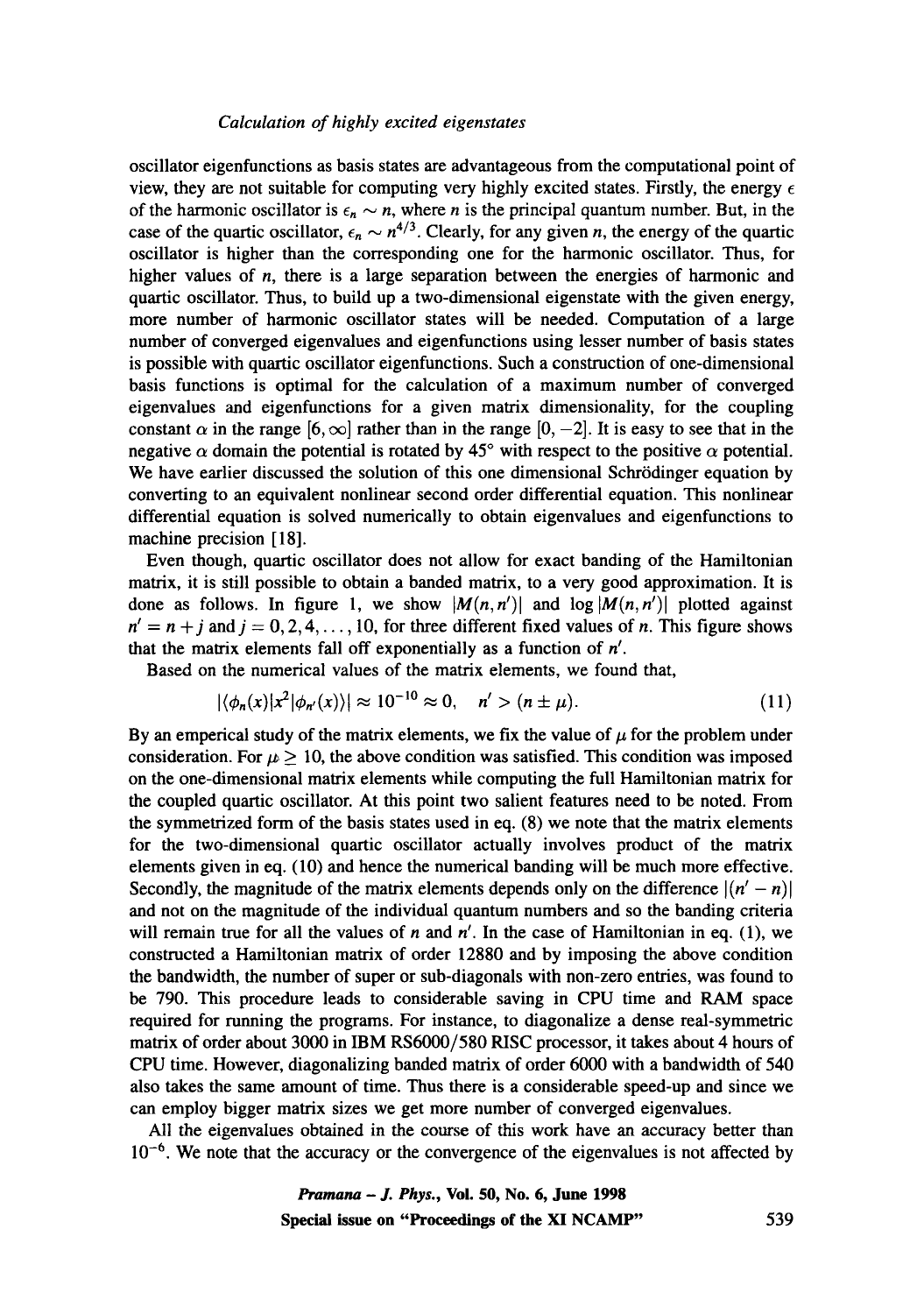



Figure 1. The exponential fall of the matrix elements of  $x^2$  in the one-dimensional quartic oscillator basis. The plots are the matrix elements  $|M(n, n')|$  and the logarithm of the matrix elements.



Figure 2. (a) The quantity  $(\Delta E)$  is plotted for first 2000 eigenvalues. The information lost due to approximate banding is insignificant. (b) The number of eigenvalues converged  $E_{\text{conv}}$  as a function of the chaos parameter  $\alpha$ . The order of the matrix is fixed at 3080.

*Pranmna - J. Phys.,* **Vol. 50, No. 6, June 1998 Special issue on "Proceedings of the XI NCAMP"** 

540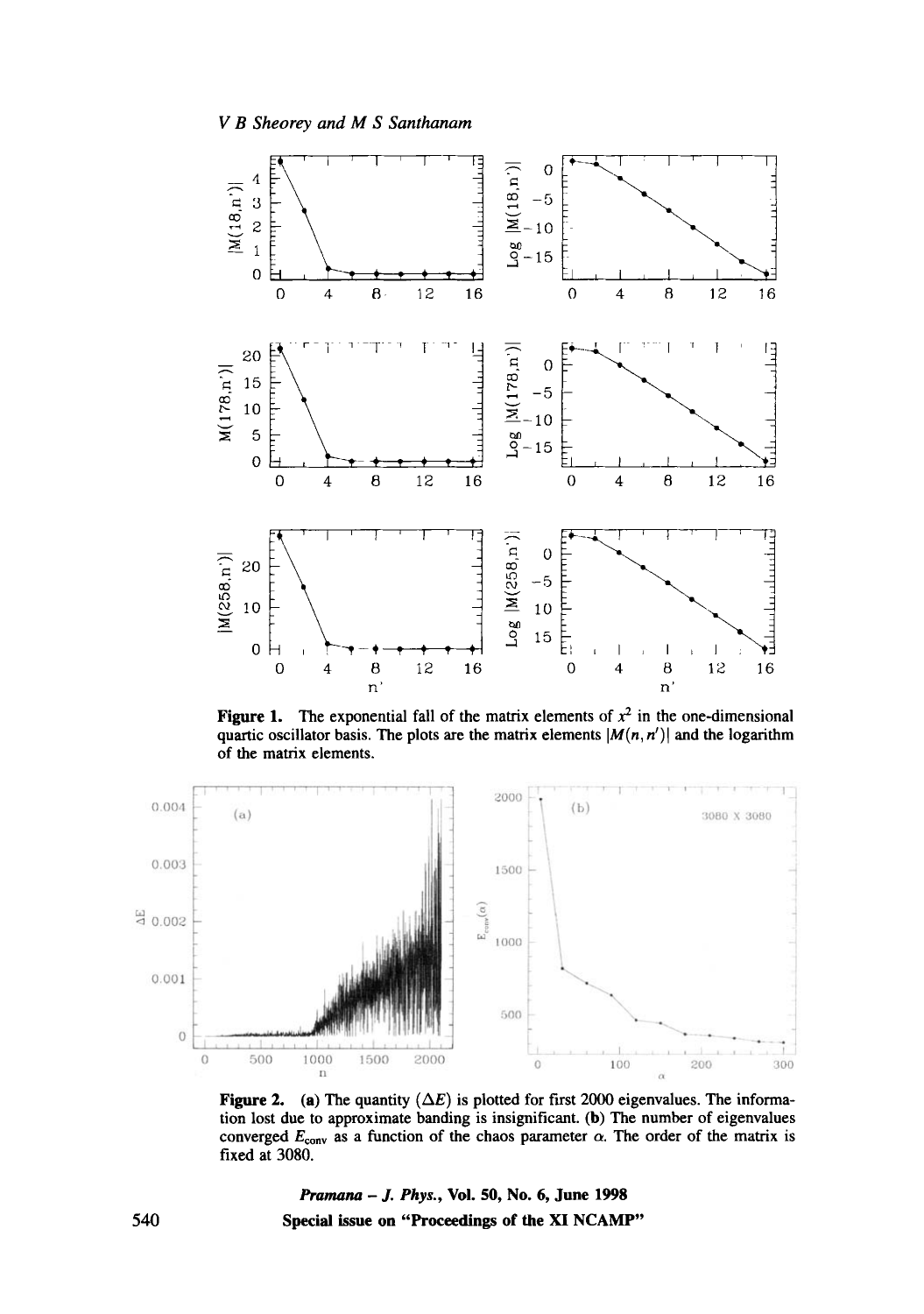the above numerical banding we have performed. In figure  $2(a)$  we show the difference between first 2100 eigenvalues ( $\Delta E$ ) obtained from a diagonalization of a full Hamiltonian matrix of order 6105 and from the corresponding numerically banded matrix of order 6105 and with a bandwidth of 540. If  $E_f$  and  $E_b$  represent the eigenvalues from the full matrix and eigenvalues from the banded matrix respectively, then  $\Delta E = |E_f - E_b|$ . The number of converged eigenvalues, about 900 in this case, is also unaffected by the banding procedure. The figure shows that even at the worst, the eigenvalues of the Hamiltonian matrix differ only by about  $10^{-3}$ , even though they may not have converged to the energy eigenvalue of the system being considered.

It is important to note that the data about the number of converged eigenvalues is specific to parametric regimes we worked with, namely  $\alpha = 64$  to 96. It is not true in general for any arbitrary value of the parameter. We performed the following exercise to get a general picture about the eigenvalue convergence. In general, the number of converged eigenvalues depends also on the parameter of the system, apart from the size of the Hamiltonian matrix. We recall that the parameter  $\alpha$  is indicative of the degree of classical chaos in the system. For the coupled quartic oscillator, for a fixed size of the Hamiltonian matrix, as the chaos parameter  $\alpha$  is increased beyond 6, the convergence continuously gets poorer. In figure 2(b) we show the plot of the number of converged eigenvalues against the parameter  $\alpha$ . We checked the convergence by diagonalizing Hamiltonian matrices of orders 3080 and 4000 for various values of  $\alpha$ . The convergence criteria was that the difference in the eigenvalues computed from the matrices to two different orders mentioned above should not differ by more than  $10^{-5}$ , which is the effective accuracy of the eigenvalues. From the available data, it appears that the convergence goes down as a power-law for the quartic oscillator system. Also note that as  $\alpha$  increases beyond integrable parametric values, there is a sharp initial fall in convergence.

The diagonalization of the Hamiltonian matrix is carried out using standard routines from EISPACK and LAPACK [19]. The modus operandi is to tridiagonalize the given matrix first and then obtain the eigenvalues by the well-known bisection method. The eigenvectors are then computed by an inverse iteration process. Since these numerical methods and the computer codes are well documented [20] we will not discuss them here. By this procedure, we obtained about 2600 eigenvalues and eigenfunctions, converged up to 6 decimal places, for the coupled quartic oscillator by diagonalizing Hamiltonian matrices of order 15000.

## **4. Results**

In this section, we will outline some of the results obtained using the numerical procedure we have followed. We have extensively studied the quantum mechanics of the Hamiltonian in eq. (1) whose phase space exhibits a mixture of both regular and chaotic dynamics. It is by now well known that such generic Hamiltonian systems exhibit quantum localization effects, i.e the non-spreading of the quantum wave functions in the entire classically accessible configuration space. Heller [21] has given theoretical arguments to show that the probability density  $|\Psi_n(x, y)|^2$  tends to concentrate in the vicinity of the classical least unstable periodic orbits. Such localized enhanced probability density structures are called scars. This variety is called the scarring localization, to distinguish it from the other types

> *Pramana - J. Phys.,* **Vol. 50, No. 6, June 1998 Special issue on "Proceedings of the XI NCAMP"** 541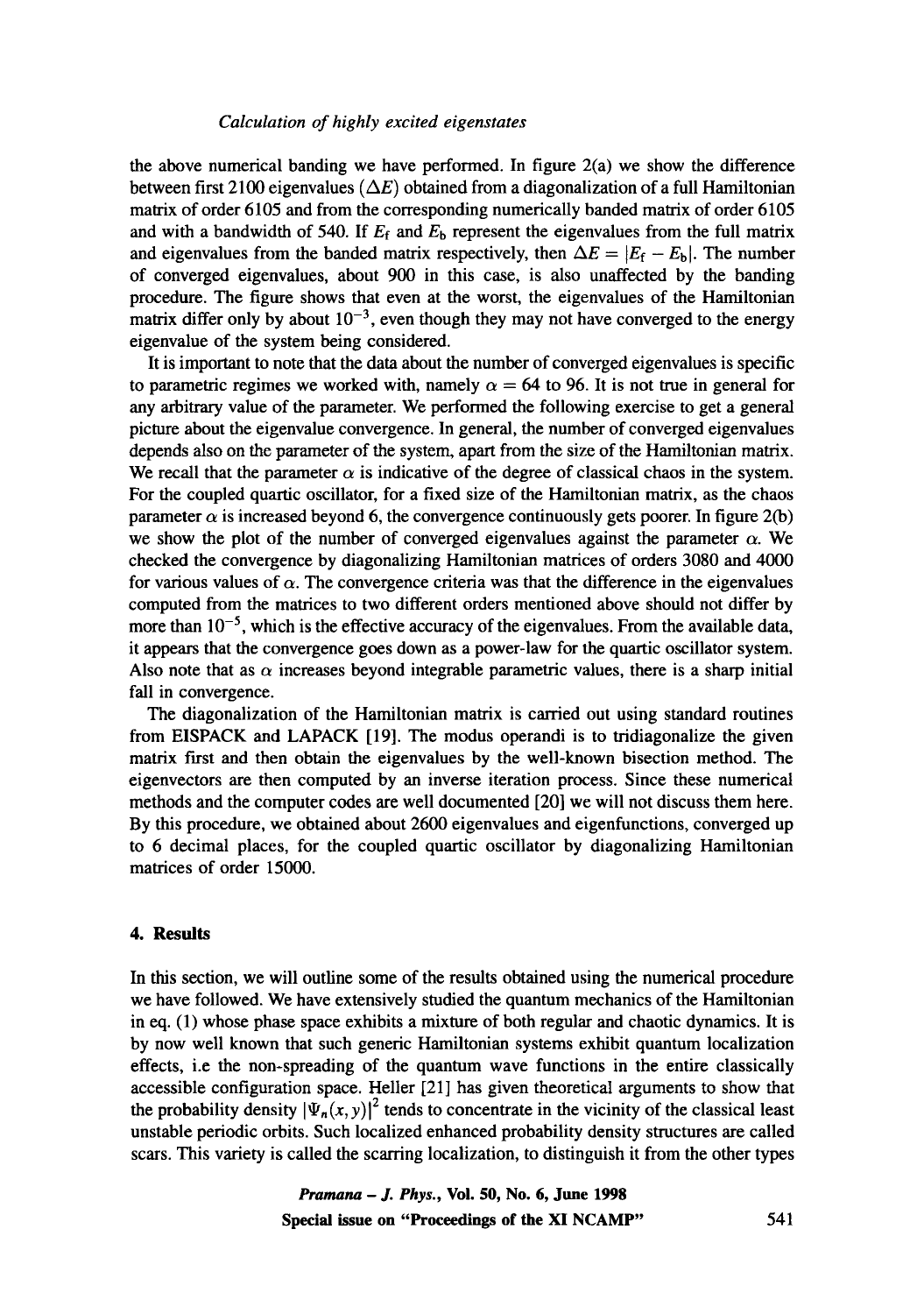

Figure 3. Eigenstates of coupled quartic oscillator: (a) A localized state, 1972nd state. (b) A typical eigenstate, 1973rd state (both at  $\alpha = 90.0$ ). Note that the grey scale for both the images is the same.

of localization. In fact, the term 'localization' is used in various contexts in the study of quantum systems in different branches of physics. In the particular context of the coupled quartic oscillators we will reserve this term to denote eigenstates scarred by the channel periodic orbit. In the coordinate representation this periodic orbit simply coincides with the x and y axes, which lie along the channels of the potential. In figure 3, we have plotted the  $|\Psi_n(x, y)|^2$  as an image plot for two eigenstates consecutive in energy. These are probability density plots with darker regions representing higher intensity and pure white corresponds to zero intensity. The boundary of the typical eigenstate shown corresponds to the boundary of the classically accessible region. As the image shows, the localized state has very less spread in the configuration space.

The difference between a typical state and a localized state is clearly brought out in figure 3. The results we present below pertain to localized states of the kind shown above.

These localized states are remarkable since they form a denumerably infinite series in the spectrum; that is they occur at regular intervals in the spectrum and this interval between the successive localized states keeps increasing as we explore the highly excited regions of the spectrum. For instance, in the region of state numbers 400-500, there are about 15 states between successive localized states whereas high up in the spectral region of 2000th state, there are about 30 states between successive localized states. It must be emphasized that the ability to calculate the accurate eigenenergies and the eigenfunctions for a large number of excited states enabled us to identify this infinite set of localized states in the spectrum of coupled quartic oscillator. Using an information entropy measure, we proposed a numerical method to identify these localized states [12].

Furthermore, we were able to investigate the properties of these localized states mainly because the procedure we followed allowed us to accurately compute the quantum eigenfunctions. Our numerical results show that the channel localized states in the basis-state space are dominated by a few peaks whose fall-off is exponential in nature in the quantum number of the motion perpendicular to the direction of the channel. This is the first

> *Pranmna - J. Phys.,* **Vol. 50, No. 6, June 1998 Special issue on "Proceedings of the XI NCAMP"**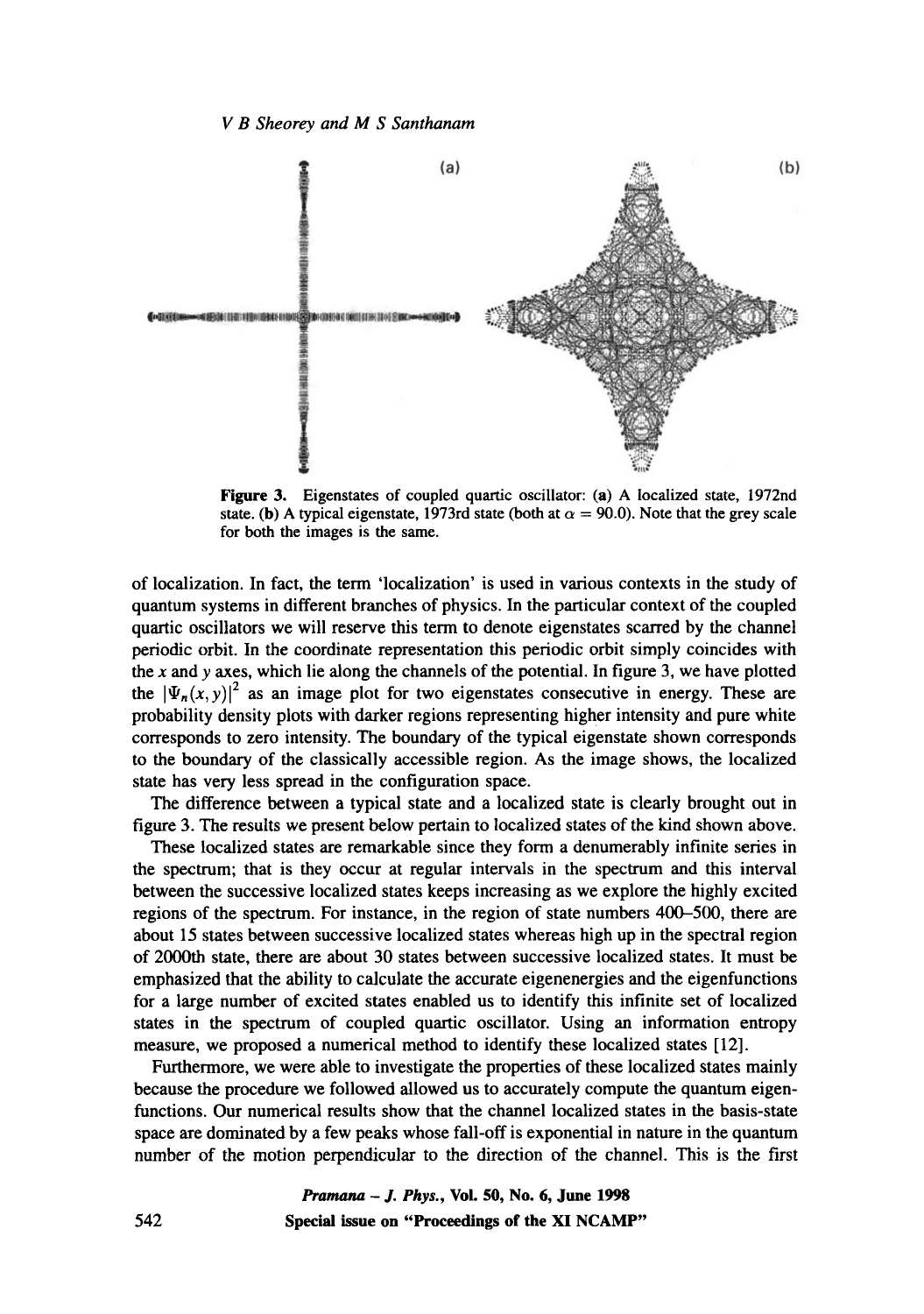observation of exponential localization in a smooth Hamiltonian system. It may be recalled that the eigenfunctions of the quantum kicked rotor were shown to be exponentially localized in the momentum space. Further we have provided numerical evidence to the effect that the degree of localization, as measured by the information entropy, is related to the stability of the channel periodic orbit. We found that the information entropy of the channel localized state also displays oscillations and is strongly correlated with the stability oscillations of the channel orbit [22]. At the points of pitchfork bifurcations of the channel orbit, like  $\alpha = 90$ , we found the localization to be sharper and this result was viewed in the light of Berry's scar theory [23]. For more detailed evidence for this behaviour of the eigenfunctions in the unperturbed basis, we refer to [22, 26]. This aspect, namely the effect of a purely classical quantity like the stability of the channel orbit on the localized quantum wave functions has been theoretically predicted by the scar theories of Berry and Bogomolny [23, 24]. Quantitative verification of these theories is not straightforward since they are not directly applicable to an individual wave function in coordinate representation. The evidence for our efficient and accurate numerical procedure comes from our results, in particular, the unmistakable correlation between the stability of the channel orbit and localized states.

## **5. Three-dimensional systems**

The interest in three-dimensional chaotic quantum systems has just begun in the last few years and some of the first results have started appearing in the literature. Both classically and quantum mechanically, the three-dimensional systems are more challenging and reveal a much richer dynamical structure than what can be seen in two-dimensional systems. For instance, classically, the three-dimensional systems exhibit phenomena called Arnold diffusion, which is absent in the two-dimensional systems [25]. The Poincaré section is four dimensional and hence difficult to visualize. One of the challenging problems is to study the signatures of classical Arnold diffusion, if any, in the threedimensional quantum systems. Thus, while even the classical behaviour of three degree of freedom systems have not yet been exhaustively studied, the quantum mechanics of such systems is still an unexplored area. This is so mainly because of the computational difficulties involved in solving the eigenvalue problem for the highly excited states. In this context, we expect that our approximate banding procedure outlined above will help in overcoming the computational barrier.

We studied the eigenvalue spectrum of the three-dimensional homogeneous Hamiltonian given by [26]

$$
H_{3d}(x, y, z; p_x, p_y, p_z; \alpha) = p_x^2 + p_y^2 + p_z^2 + x^4 + y^4 + z^4 + \alpha (x^2 y^2 + y^2 z^2 + z^2 x^2),
$$
\n(12)

where  $n_1, n_2$  and  $n_3$  are even integers. To compute the stationary states, we expand the eigenfunction of this system in the basis of the corresponding unperturbed Hamiltonian, namely the  $\alpha = 0$  case of eq. (12). The symmetrized form of the basis state is given by

$$
\psi_j(x, y, z) = \phi_{n_1}(x)\phi_{n_2}(y)\phi_{n_3}(z) + \phi_{n_1}(y)\phi_{n_2}(x)\phi_{n_3}(z) + \phi_{n_1}(y)\phi_{n_2}(z)\phi_{n_3}(x) + \phi_{n_1}(x)\phi_{n_2}(z)\phi_{n_3}(y) + \phi_{n_1}(z)\phi_{n_2}(y)\phi_{n_3}(x) + \phi_{n_1}(z)\phi_{n_2}(x)\phi_{n_3}(y).
$$

*Pramana - J. Phys.,* **Voi. 50, No. 6, June 1998 Special issue on "Proceedings of the XI NCAMP"** 543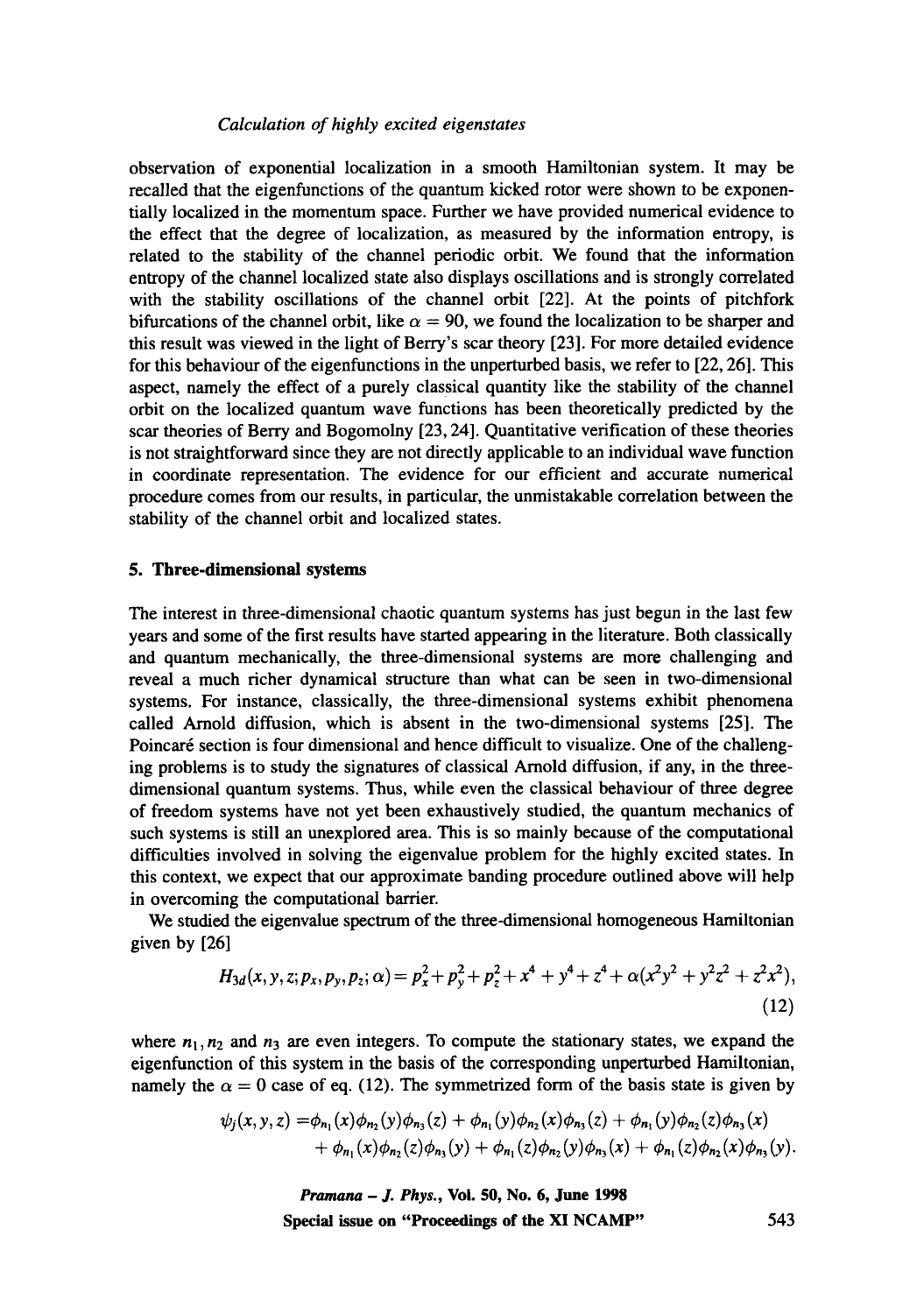#### *V B Sheorey and M S Santhanam*

Using 30 one-dimensional quartic oscillator basis states, we constructed Hamiltonian matrices of order 7500 and obtained about 800 converged eigenvalues for values of the parameters ranging from  $\alpha = 1$  to  $\alpha = 60$ . Though numerical banding worked well in the case of the two-dimensional quartic oscillator system, it is not very efficient for the threedimensional quartic oscillator for the following reason; the coupling part of the potential  $x^2y^2 + y^2z^2 + x^2z^2$  has three terms, each one coupling only two of the three independent modes. Hence, if we use a basis state of the form in eq. (13) there is atleast one Kronecker delta function in each of them leading to sparse Hamiltonian matrix. We observed that nearly 60% of the matrix elements are exact zeros. On the other hand, presence of three terms in the potential and three quantum numbers  $(n_1, n_2, n_3)$  means that the possibility of all the three coupling terms adding to produce a number close to zero is less pronounced. The matrix element would become vanishingly small only if the difference between any pair of quantum numbers is at least, say, larger than 10. Since this condition is difficult to satisfy for all the three coupling terms simultaneously, the numerical banding is not very effective, but can still be done. Hence, this situation presents itself as a sparse and banded matrix eigenvalue problem. The clue to computing highly excited states in systems of this type lies in taking advantage of the sparsity and bandedness of the Hamiltonian matrix simultaneously. We are now adopting Lanczos algorithm for sparse matrices to compute the quantum spectrum of this system. The results will be presented elsewhere.

## **6. Conclusion**

We have presented some techniques to compute the highly excited states of certain coupled two-dimensional nonlinear oscillators. Basically we adopt the basis set diagonalization, though we have shown how the Hamiltonian matrix can be tuned so that we obtain a large number of converged eigenvalues for a given matrix dimensionality. The method presented above is quite general and can be applied in similar situations, which commonly arise while studying the quantum mechanics of various systems in physics and chemistry. We have presented results from our study of the two-dimensional coupled quartic oscillator, particularly the eigenfunctions of highly excited states with state numbers reaching 2000 counted sequentially from the ground state. It must again be emphasized that the results on the eigenfunctions of this system presented in this paper could be obtained mainly because of the efficient implementation of the numerical technique presented above. Since it is likely that saturation may be reached, sooner or later, in the computer processor speed it is imperative to explore better algorithms and efficient means to implement them.

# **References**

- [1] K Miiller and D Wintgen, *J. Phys.* (Special issue on atoms in external fields) B27, 2693 (1994)
- [2] M Courtney, H Jiao, N Spellmeyer, D Kleppner, J Gao and J B Delos, *Phys. Rev. Lett.* 74, 1538 (1995)

A Holle, J Main, G Wiebusch, H Rottke and K H Welge, *Phys. Rev. Lett. 61,* 161 (1988)

- [3] J-P Connerade, *J. Phys.* B30, L31 (1997)
- [4] J-P Connerade, G Droungas, R Elliot, X He, N Karapanagioti, M A Farooq, H Ma, J P Marangos and M Nawaz, *J. Phys.* B27, 2753 (1994)
- [5] B Eckhardt, *Phys. Rep.* 163, 205 (1988)

*Pramana - J. Phys.,* **Vol. 50, No. 6, June 1998** 

**Special issue on "Proceedings of the XI NCAMP"**